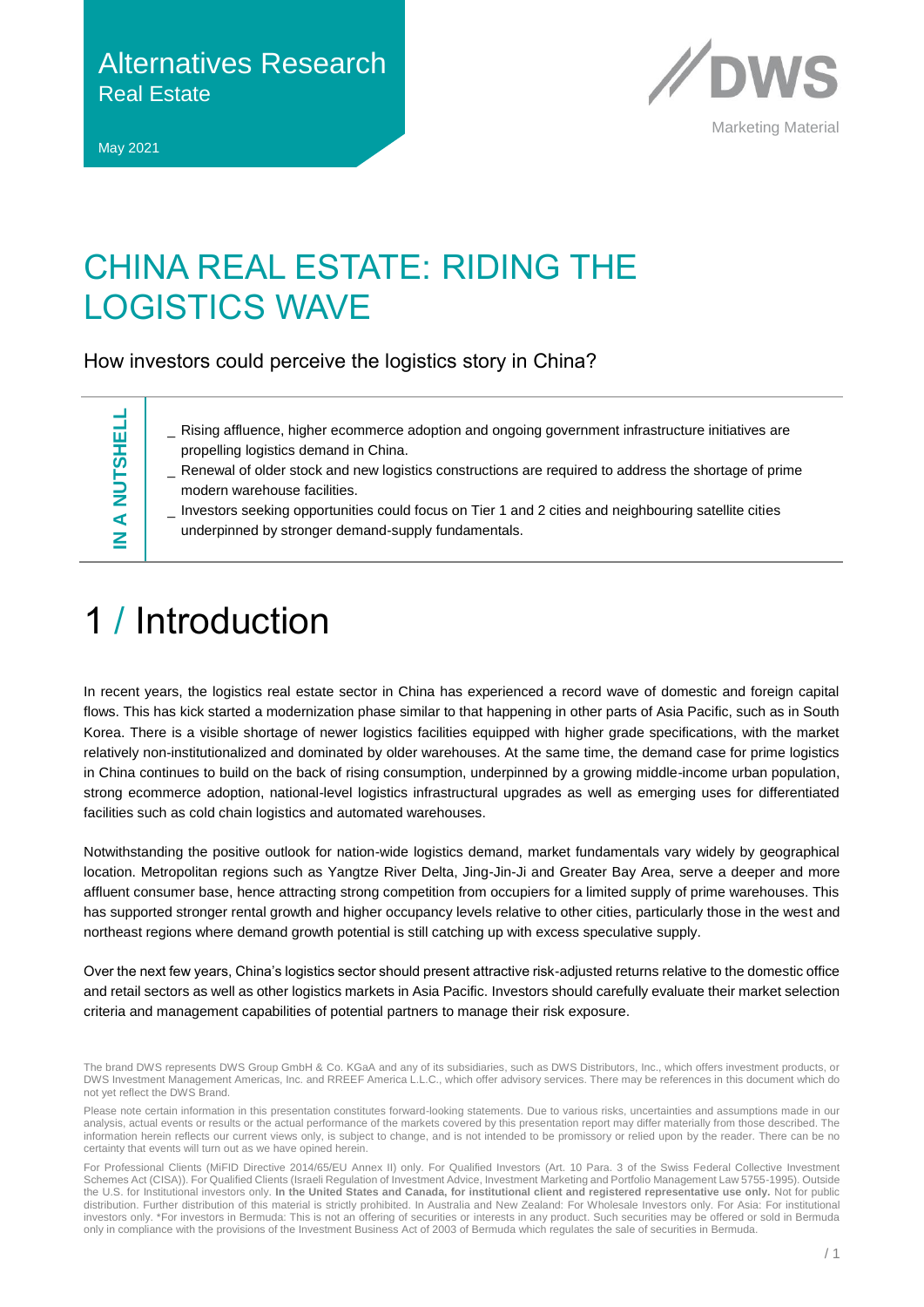# 2 / Macro Drivers

Driven by high GDP growth and surging disposable incomes, private consumption accounted for almost half of China's GDP growth from 2015 to 2019. The rise of Chinese consumerism as a global spending force in recent years has led to major shifts in retail marketing strategies, technological innovation and product accessibility catering to both bricks-and-mortar and online consumption patterns. Fuelling the rapid expansion of logistics networks across China and logistical needs from manufacturers, retailers, third party logistics providers as well as ecommerce players, we expect the following major drivers to underpin the positive logistics demand outlook in China:

#### **Rising Middle-Income Population**

Over the past decade or so, rising urbanization and strong gains in real income have remained critical in driving the rapid growth in China's middle-income population. Going forward, China's latest five-year plan outlines a key long-term target of raising the urbanization rate from the current 60% to 75% by 2035. These same factors are expected to continue to drive the middle-income segment from an estimated 254 million households in 2020 to 383 million by 2030. This increase of 130 million households alone exceeds the entire middle-income segment in the United States.

The outbreak of COVID-19 did disrupt business operations and consumer spending, however following an acute downturn in the first half of 2020, retail sales have rebounded back into positive territory since the second half of 2020. Long-term the Chinese central government remains committed in its plans to steer the economy away from the investments/exports-led growth model towards domestic consumption – which currently at 39% of total GDP remains relatively low compared to global peers. Overall, these factors are expected to underpin real retail sales growth of approximately 5% per annum over the next ten years.



Source: DWS, Oxford Economics as of March 2021 Source: Oxford Economics as of March 2021

Middle-Income Households defined as those earning between US\$20,000 to US\$200,000 in PPP constant 2015 prices. Forecasts are not a reliable indicator of future performance. Forecasts are based on assumptions, estimates, views and hypothetical models or analyses, which might prove inaccurate or incorrect.

#### **Ecommerce Retail**

The rapid development of China's ecommerce retail market has been well observed. Based on data from eMarketer, ecommerce sales in China quadrupled between 2015 to 2020, while the addition of 300 million online consumers drove the proportion of digital buyers (internet users who purchased online at least once during the year) upwards from 35% to 65% in the same period. China currently constitutes the largest ecommerce market in the world with online sales totalling US\$2.2 trillion in 2020, accounting for over half of global ecommerce sales, and is projected to continue growing at 12% per annum over the next 3-4 years. The ecommerce penetration rate in China, currently over 30%, is also one of the highest globally.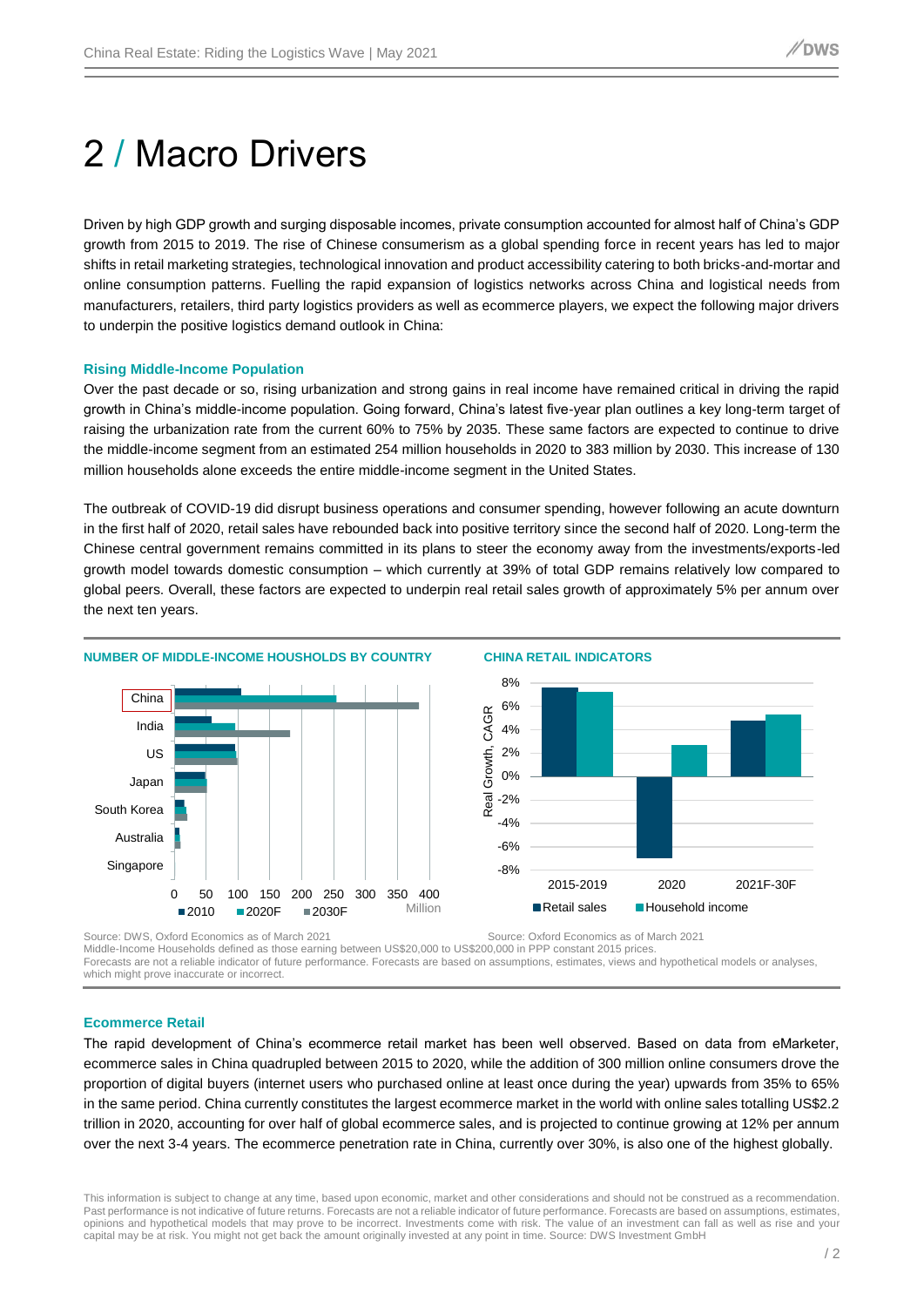Alibaba's Singles Day sale is a testament to China's strong ecommerce appetite. The world's largest online shopping event, which already far outpaces Black Friday and Cyber Monday in the United States, saw record sales of US\$74 billion in November 2020 – almost double the previous year's figure.



A multitude of drivers underpin this trend:

- \_ **Strong digital ecosystem**: Robust ecommerce business model pioneered by Alibaba, subsequently rivalled by its competitors including JD.com, combines online marketplace with data analytics, payments solutions and logistics capabilities which seamlessly connects local and international merchants to millions of consumers. Innovative digital payments such as Alipay and WeChat Pay offer low merchant fees, ease of accessibility and integration with online platforms, propelling China into a cashless society in recent times.
- \_ **Rising smartphone adoption**: Consumers, particularly those in lower-tier cities connect online primarily through smartphones instead of personal computers. Mobile ecommerce accounted for 82% of China's ecommerce sales in 2020, much higher than other countries such as U.S (40%), Japan (46%) and Australia (41%). A major Mcommerce driver is '"Super Apps" such as WeChat which combines messaging, social media, entertainment, payments and shopping into one single app, providing integration into consumers' lifestyles.
- **Improving customer experience**: At the same time, the logistics operating model is changing rapidly to cater to growing Chinese consumers' expectations of higher quality online-to-offline shopping experiences and faster delivery times. Some examples include Alibaba's Freshippo, which in 2016 launched a new retail concept of fresh produce delivery within 30 minutes of online orders, while major competitor JD.com provides within 24-hours delivery for at least 90% of its orders. This spurred demand for last-mile delivery with urban logistics using smaller warehouses in downtown areas to achieve high turnover rates and improve delivery efficiencies.

#### **Cold Chain Logistics**

Underpinned by rising incomes and higher consumer expectations towards product freshness and quality, the fresh food ecommerce market had developed rapidly at 37% CAGR from 2015 to 2019, reaching a market size of US\$45 billion, yet fresh grocery ecommerce penetration remains relatively small at 5.6%. The advent of COVID-19 accelerated the growth of the industry even further, with online grocery sales in China rising by more than 130% year-on-year in the first half of 2020, while anecdotal evidence suggests that the shift in consumption patterns is likely to stay even post COVID-19 as consumers become increasingly receptive to online buying methods.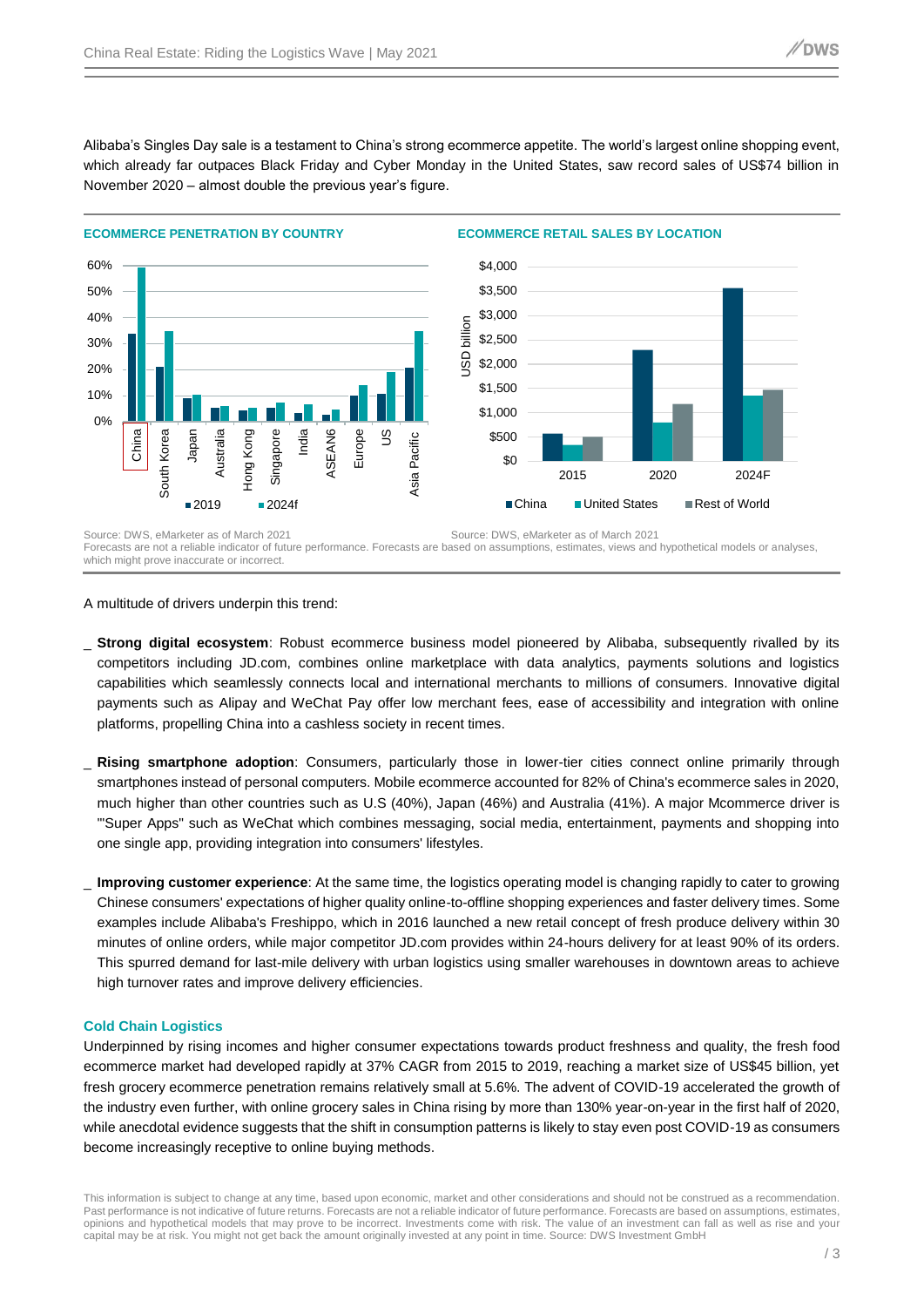The impact of COVID-19 has also extended to the rising demand for vaccine storage in the immediate term, while higher healthcare levels and stockpiling requirements for medical supplies and pharmaceutical medicine are expected to drive demand for cold chain logistics and warehousing in the long term.

### **Infrastructure Upgrades**

Though the logistics transportation sector in China has developed rapidly over the past decade, it remains behind compared to global developed markets. Based on the World Bank's Logistics Performance Index (2018), China is ranked 26th in terms of overall trade logistics performance, behind Japan (5th), Singapore (7th), Hong Kong (12th), Australia (18th) and South Korea (25th) with similar rankings in delivery timeliness as well as quality of logistics services.

The Chinese government has currently prioritised the following macro-level objectives for the country: achieving a lower albeit sustainable GDP growth, focusing on growth quality, improved urbanization and bridging the urban-rural inequality gap. This is evidenced by the recently rolled-out 14th five-year plan (2021-2025), with a high-level vision of developing a national comprehensive transport network through the construction of 700,000 km of railroads, roads, airports and commute hubs, and creating a modern logistics network of 120 national logistics hubs by 2035. This is in line with the government's objective to bring down the country's logistics costs from 15% of GDP in 2019 to 12% by 2025, as well as improving the efficiency of parcel delivery timings in China (within 1 day), neighbouring countries (2 days) and major global cities (3 days).

Combined with the current deployment of 5G networks and promotion of digital technologies, these new infrastructure initiatives are expected to improve to increase both online and offline consumption, particularly in the less developed lowertier cities in central and western China.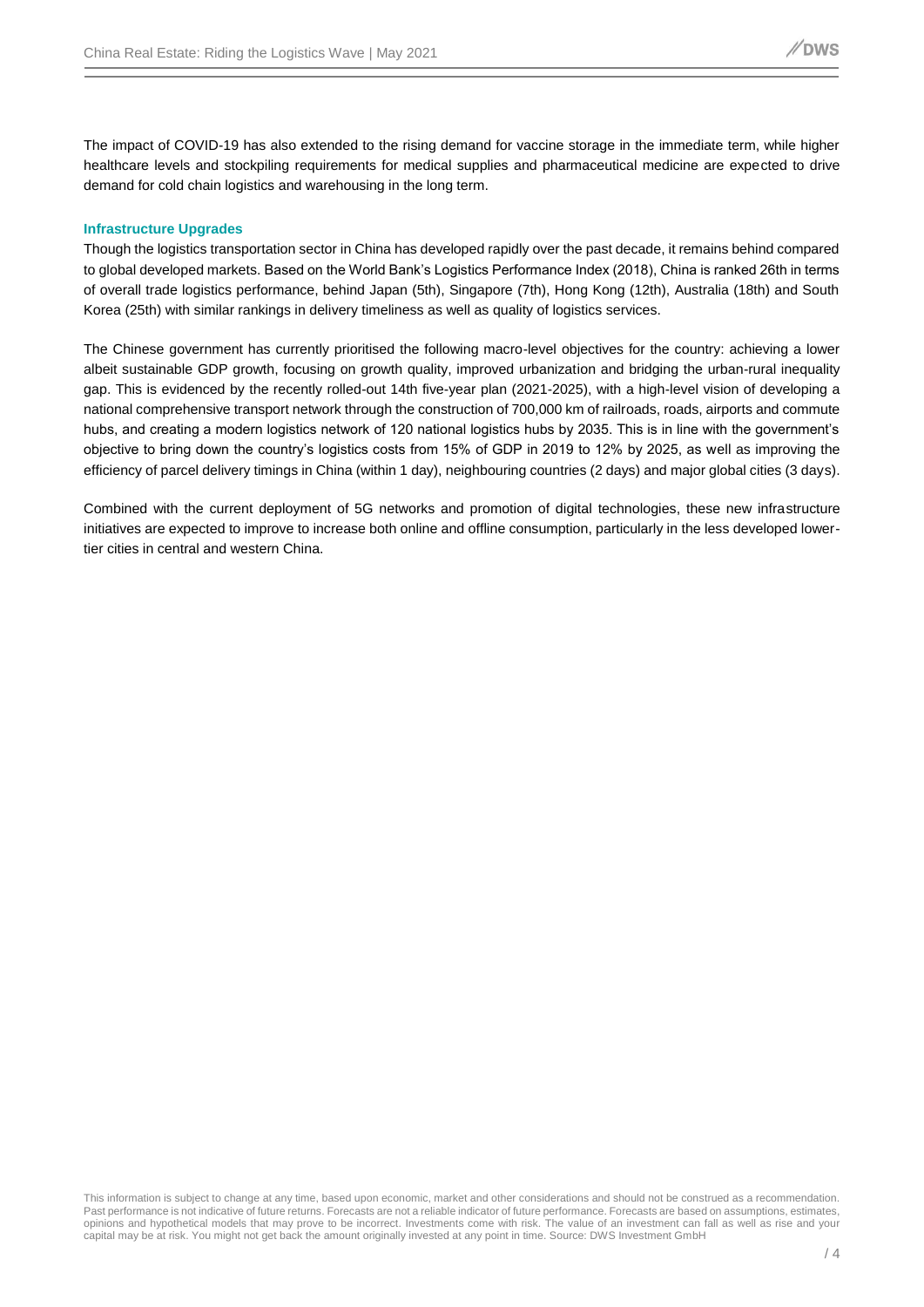# 3 / Logistics Real Estate

#### **Major Distribution Clusters**

China is a diverse country with 613 cities comprising a population of 1.4 billion people, with four main economic hubs – Yangtze River Delta (Greater Shanghai), Jing-Jin-Ji (Beijing-Tianjin), Pearl River Delta (Guangdong) and West China (Chengdu-Chongqing), collectively comprising more than half of China's total GDP. Geographically, each of these hubs comprise a Tier 1 economic centre accompanied by smaller neighbouring Tier 2 and Tier 3 cities, with each cluster containing populations of around 50 to 120 million residents.



Source: DWS, CEIC, as of December 2020

The satellite cities have grown rapidly driven by strong spill-over demand from the larger Tier 1 markets, benefiting from infrastructure investments and limited land availability. Beijing is an example where limited industrial land supply due to government restrictions spurred the development of distribution hubs in the outer surrounding locations such as Langfang and Wuqing, where the likes of Amazon China, Taobao and JD.com base their operations in northeast China.

Given the varying stages of economic maturity of each city, it is not surprising to note the divergence in logistics performance within China. The more developed Jing-Jin-Ji, Yangtze River Delta and Pearl River Delta clusters have benefited from higher levels of infrastructural developments such as extensive highways and railroads, as well as higher leasing demand from logistics occupiers targeting the more populated and densely packed consumer bases in these areas.

#### **Limited Prime Stock**

Notwithstanding the positive demand outlook, the lack of availability of prime modern warehouses has posed challenges for logistics operators and manufacturers. One major reason is the low supply of logistics land and construction permits, often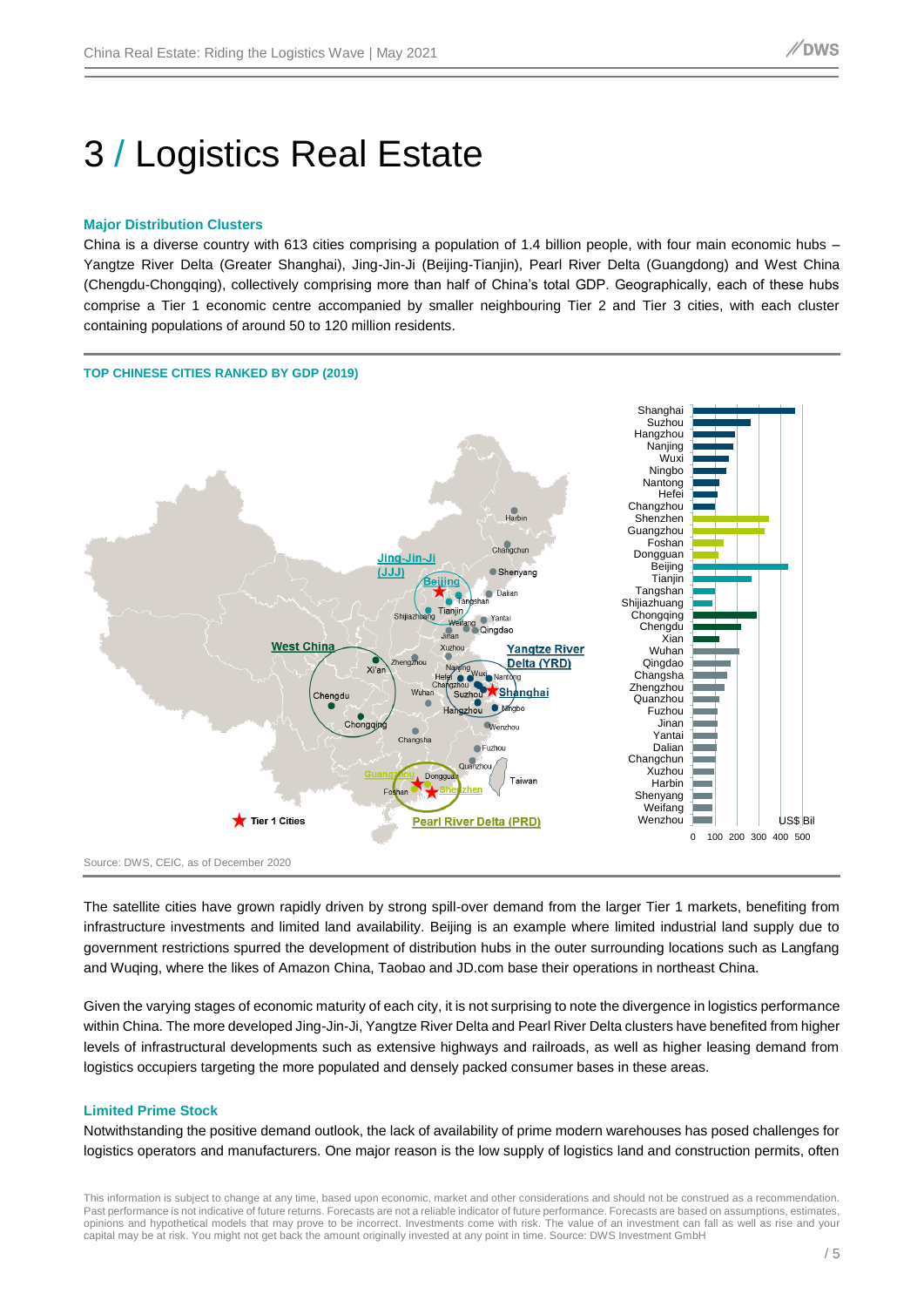constrained by local district authorities who favour commercial or residential developments offering higher sales and tax proceeds vis-a-vis logistics land.

In recent years, several local governments including Shanghai and Beijing have shortened the industrial land tenure from the standard 50 years to 20 years, and reduced industrial land allocations to discourage logistics developments near prime centres. Hence, access to industrial land is challenging which limits the supply of new logistics facilities, and developers often have to rely on local networks and negotiations with individual owners to secure land parcels piecemeal via secondary market sales.

Until recently, the logistics real estate sector in China could be categorised as low maturity with limited institutional participation; with the majority of logistics stock of lower specification and non-institutional grade quality, in the ownership of many smaller developers and private individuals.

Only about 5% (albeit rising) of the approximately 1 billion square meters of logistics stock can be considered Grade A quality. Comparing across the advanced Western and Asian economies this suggests a significant undersupply of logistics facilities in China. Per capita, the level of prime logistics stock in the United States is estimated to be over 20 times higher than that in China, and similarly so for Japan and South Korea (approximately 5 to 6 times higher).



According to a JLL research survey,<sup>1</sup> 80% of investors and 3PL tenants surveyed expect growing requirements of either upgrading shift or lease expansion towards Grade A logistics over the next two to five years. To overcome the shortage of modern facilities, major ecommerce operators such as Alibaba and JD.com have turned to developing their own built-to-suit warehouses, typically ramp-up facilities comprising at least two-storeys equipped with Grade A specifications including large floor plates exceeding 15,000 square meters, high clear ceiling height and loading capabilities as well as complianceapproved safety standards.

Similarly, demand for refrigerated warehousing has gone up as fresh grocery consumption is becoming more popular, yet this is hampered by a shortage of cold chain logistics facilities (currently accounting for only 2% of the total logistics warehouse market). The cold warehousing industry remains in early development and is highly fragmented – the top ten cold chain operators hold only an estimated 17% of nationwide capacity while the majority share is owned by many small storage firms, suggesting development opportunities in this sector.

<sup>&</sup>lt;sup>1</sup> JLL Research, Order delivered: China Logistics Property in the Decade Ahead, as of May 2020.

This information is subject to change at any time, based upon economic, market and other considerations and should not be construed as a recommendation. Past performance is not indicative of future returns. Forecasts are not a reliable indicator of future performance. Forecasts are based on assumptions, estimates, opinions and hypothetical models that may prove to be incorrect. Investments come with risk. The value of an investment can fall as well as rise and your capital may be at risk. You might not get back the amount originally invested at any point in time. Source: DWS Investment GmbH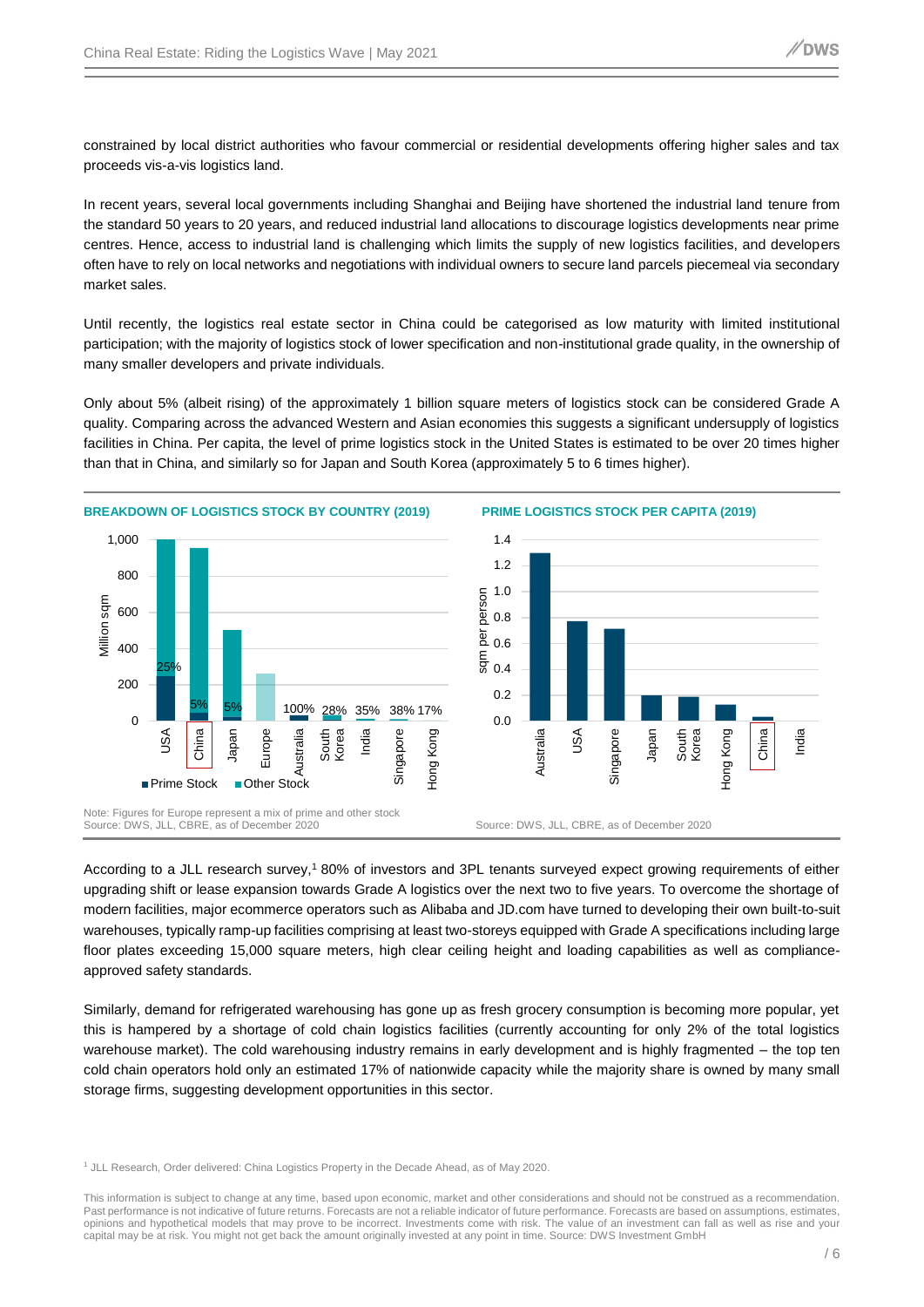Another area of development opportunity lies in automated warehouses featuring technology-enabled storage and retrieval systems critical for meeting the higher ecommerce delivery loads and shorter delivery times to end consumers. China remains behind compared to the United States and Europe in the trend of smart warehousing, but the ecommerce giants are now making significant investments into this space. For instance JD.com currently operates 30 "Asia No. 1" automated logistics parks serving as large-scale fulfilment centres. According to the company these facilities are up to ten times more efficient than traditional warehouses. With ecommerce logistics likely to grow faster than traditional logistics, more automated warehouses would be required to meet the rising demand.

#### **Market Fundamentals**

Recent years have seen a wave of new construction supply which were mostly met by rising market demand. The nationwide prime logistics vacancy rate is currently around 15%, but this varies widely across the different cities – Tier 1 locations generally face lower vacancy levels, such as Beijing and Shenzhen (3%), Shanghai (8%) and Guangzhou (13%), while vacancy rates are the highest in northeast China including Dalian (46%), Shenyang (27%) and West China including Chongqing (33%).<sup>2</sup>

The Tier 1 cities of Beijing and Shanghai have benefited from strong logistics rental performance with annual growth of 6.4% and 3.8% over the past decade, driven by retail activities and leasing demand for prime warehouses. This is particularly the case in Beijing, where rents shot up over a short period during 2018-2019 due to a structurally undersupplied market with tight vacancy, though rental growth has since eased in 2020 due to disruptions relating to COVID-19. In contrast, logistics rental growth in northeast and west China has been flat or even negative in recent years, as occupier demand is growing but yet to catch up with the surge in new construction following recent years of over-building in these areas.



Source: DWS, CBRE, as of January 2021 Source: DWS, JLL, as of January 2021 Forecasts are not a reliable indicator of future performance. Forecasts are based on assumptions, estimates, views and hypothetical models or analyses, which might prove inaccurate or incorrect.

We expect the strong leasing momentum for prime warehouses in core locations. However the pace of rental growth in some locations is likely to be below historical trends, as the incoming wave of new supply including the ongoing relocation of big ecommerce players (Alibaba, JD.com) to built-to-suit facilities alleviates some of the pressure on rents. Overall, the positive demand outlook for prime warehousing is forecast to drive annual rental growth of 2.5% - 3% in Tier 1 locations.

<sup>2</sup> CBRE Research, January 2021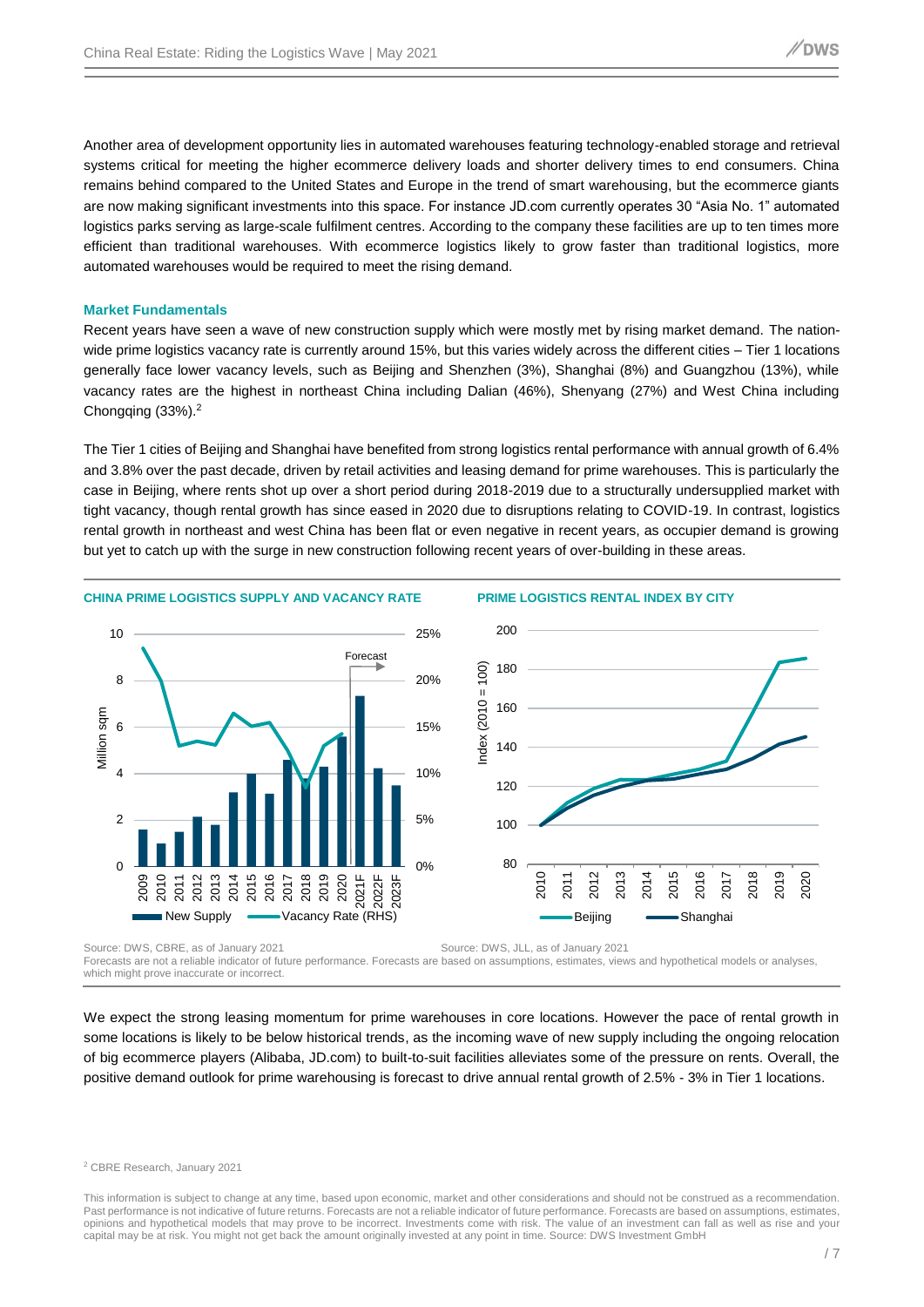# 4 / Capital Market Trends

Investment demand for warehouses in China has picked up significantly in recent years, as evidenced by the record high logistics transaction volume totalling US\$7 billion in 2020. While domestic investors continue to dominate deal volumes, there has been a noticeable upswing in participation from cross-border investors including asset managers, private equity funds, sovereign wealth funds as well as foreign REITs.

Despite the recent pick-up in logistics transaction volumes, deal availability of modern high quality warehouses remains limited given the low investable stock available and most owners' preference for holding long term. Investors are often limited to private off-market opportunities from forced sales or owners pursuing asset light strategies through sales-and-lease back transactions.

As such, often foreign investors have to adopt build-to-core strategies through partnerships and joint ventures with experienced developers to gain access to investment grade stock. Meanwhile, keen interest from both domestic and foreign institutional investors has seen a wave of capital commitments into China-focused logistics funds in recent times.

Notwithstanding the challenges in deal accessibility, there has been a marked shift in fund investment styles from opportunistic or value-add funds towards core plus funds targeting existing or near completion logistics facilities, with the risk profile gravitating from development risks towards leasing capabilities, an indication of rising market maturity.



Investors should also look out for the recent developments in the C-REIT market, which have been a decade in the making. The latest development in August 2020 was the government issuance of guidelines for the creation of pilot Infrastructure REITs, which includes logistics and warehouse facilities. The pilot program excludes residential and commercial real estate, focusing on infrastructure projects which are considered strategic priorities of the central government. Critically, the scheme can be differentiated from the existing 'quasi-REIT' structure which functions more similarly to asset-backed debt securitization vehicles rather than equity REIT structures typically seen in most international markets.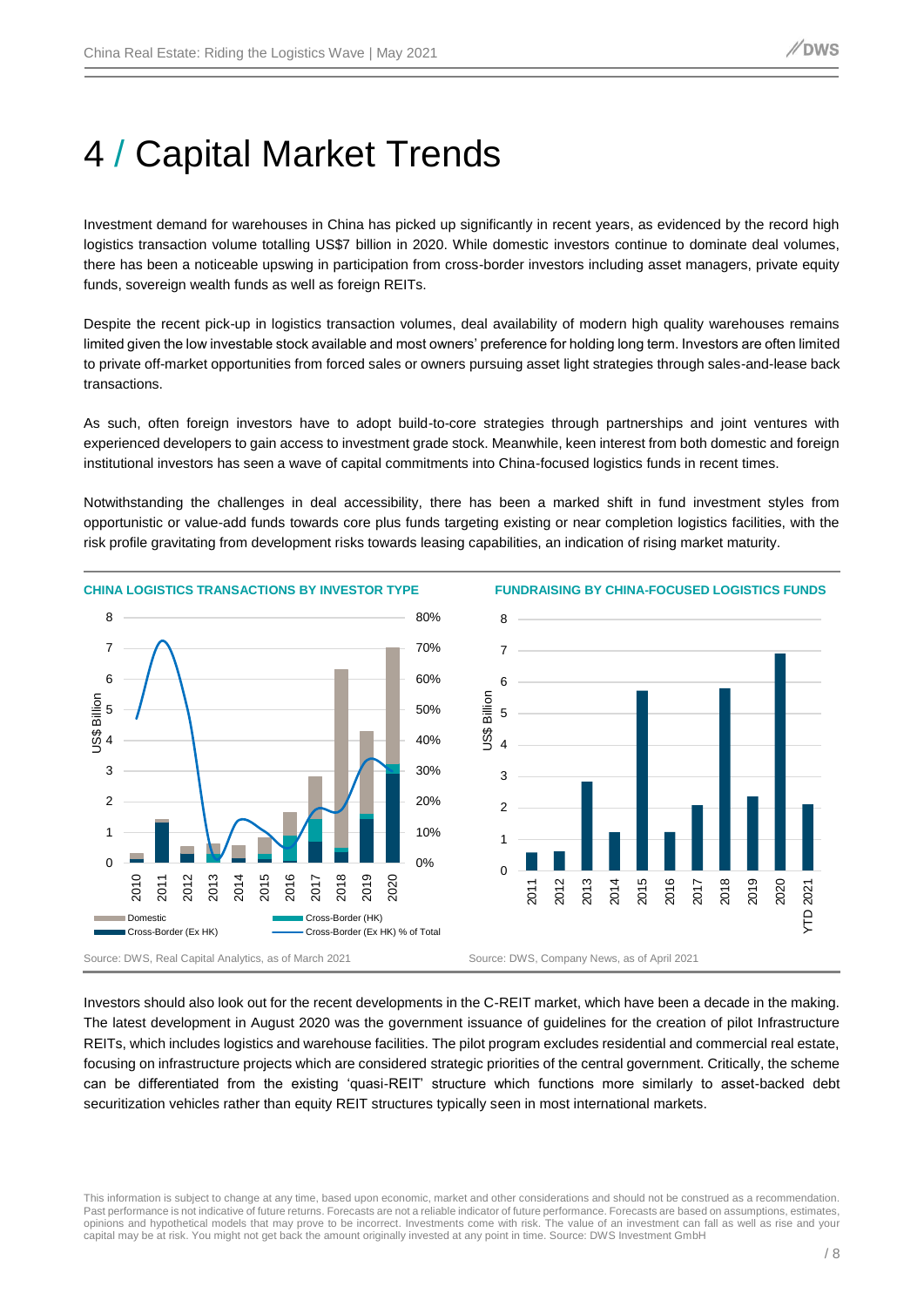While the initial guidelines appear stringent (e.g. loan-to-value ratios below 20%; mandatory holding periods of up to five years for originators), this marks a major step towards the issuance of publicly-traded REITs, and importantly enhance transparency and liquidity in the sector.

### 5 / Investment Profile

Core stabilized logistics assets in Chinese Tier 1 cities currently offer yields of around 5.5% to 6%, comparing favourably to other developed cities in Asia Pacific. Rising institutional interest in the logistics space globally including Asia Pacific has seen the yield premium between office and logistics assets narrow in recent years, though to a lesser extent in China as both domestic and cross-border investors continue to actively pursue office acquisitions to gain exposure to China's economic growth.

Despite the ongoing logistics yield compression seen across the region in recent years, China logistics continues to offer a notable spread of 100-130 basis points over domestic office assets, higher than other gateway cities such as Tokyo (60 basis points) and Sydney (80 basis points).

From a returns perspective, based on limited data availability (due to the sector's relative infancy), we estimate that logistics assets in Tier 1 Chinese cities (Beijing, Shanghai) have yielded strong total returns of around 15%-16% per annum over the past decade, outperforming domestic office and retail returns (7%-13%) as well as the broader Asia Pacific logistics market (11%-12%). While such performance – driven by rapid first-mover rental increases and capital appreciation – is expected to ease, the logistics sector remains a beneficiary of rising domestic consumption, growing ecommerce logistics requirements as well as cap rate compression arising from continued institutional capital inflows.

In our view, over the next few years, China's logistics sector present attractive risk-adjusted returns relative to the domestic office and retail sectors as well as other logistics markets in Asia Pacific.





Spreads based on effective yield basis after factoring incentives F = forecast<br>Source: DWS, JLL, Colliers, Miki Shoji, as of December 2020 Source: DWS, as of January 2021 Source: DWS, JLL, Colliers, Miki Shoji, as of December 2020 Forecasts are not a reliable indicator of future performance. Forecasts are based on assumptions, estimates, views and hypothetical models or analyses, which might prove inaccurate or incorrect.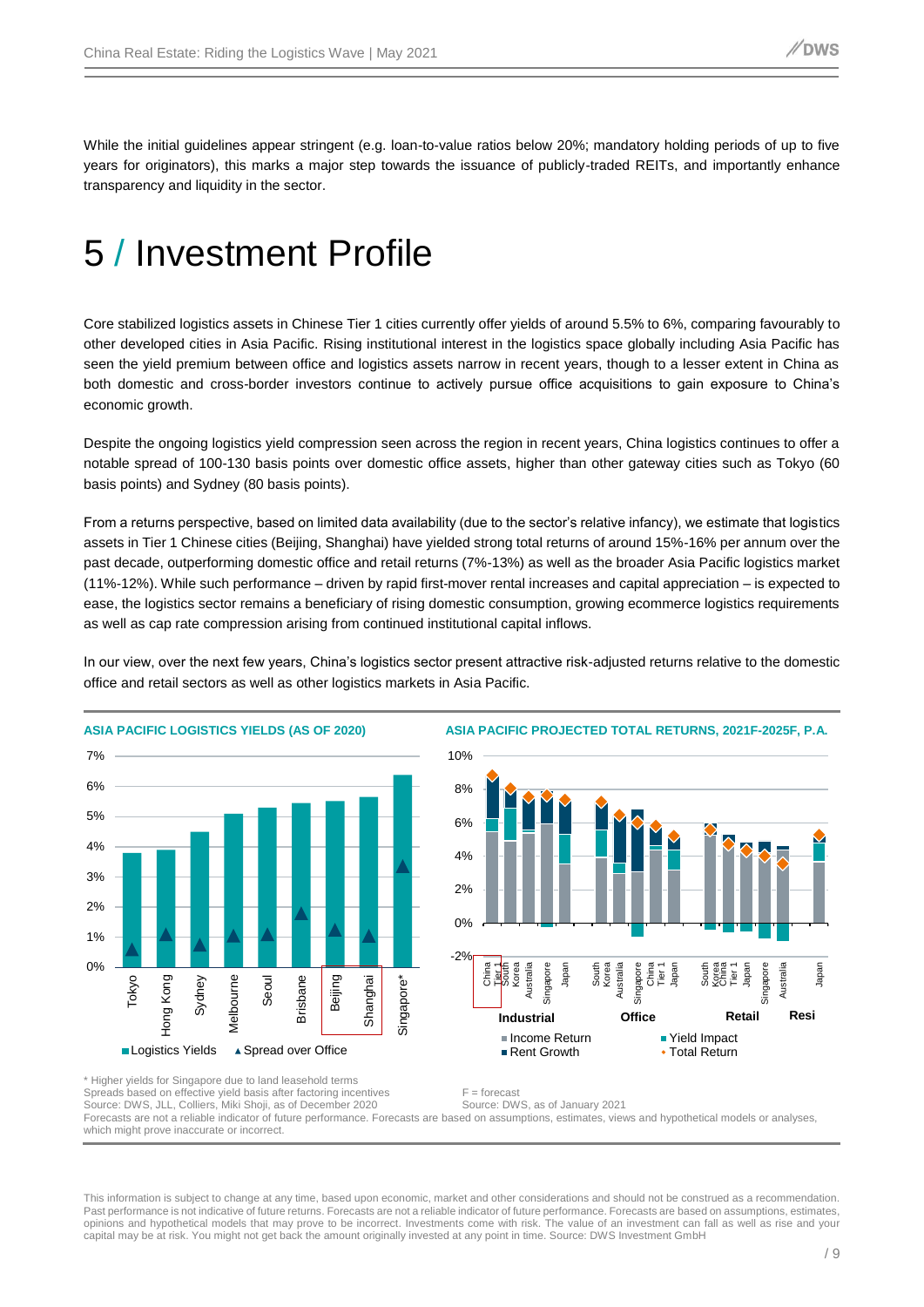As highlighted earlier, the outlook for China logistics real estate is driven by a huge growing domestic consumption base, which translates to a massive logistics demand potential unmet by the shortfall of prime modern facilities. Meanwhile, the sector is starting to experience rising institutionalization, while healthy logistics yields together with expected strong rental growth trends should drive prime logistics returns to outperform the average APAC returns over the next few years.

Nonetheless, investors need to be mindful of the limited maturity and transparency risks of the sector, evident in the divergence among local market conditions where supply risks persist in some cities. To limit opportunistic risks, core investors should focus on the Tier 1 and Tier 2 locations (including Beijing, Shanghai, Guangzhou and Shenzhen), supported by a mature economic and manufacturing profile, significant consumer base and limited land availability, as well as neighbouring satellite cities benefiting from strong spillover logistics demand. Investments in western / central China and other smaller Chinese cities should be approached more selectively taking into account the growth potential as well as higher vacancy and supply risks.

As importantly, cross-border investors should also seek the support of experienced domestic partners with a strong investment track record and operational capability, including joint venture developments or forward funding opportunities, to avoid unnecessary pitfalls and achieve a favourable investment outcome.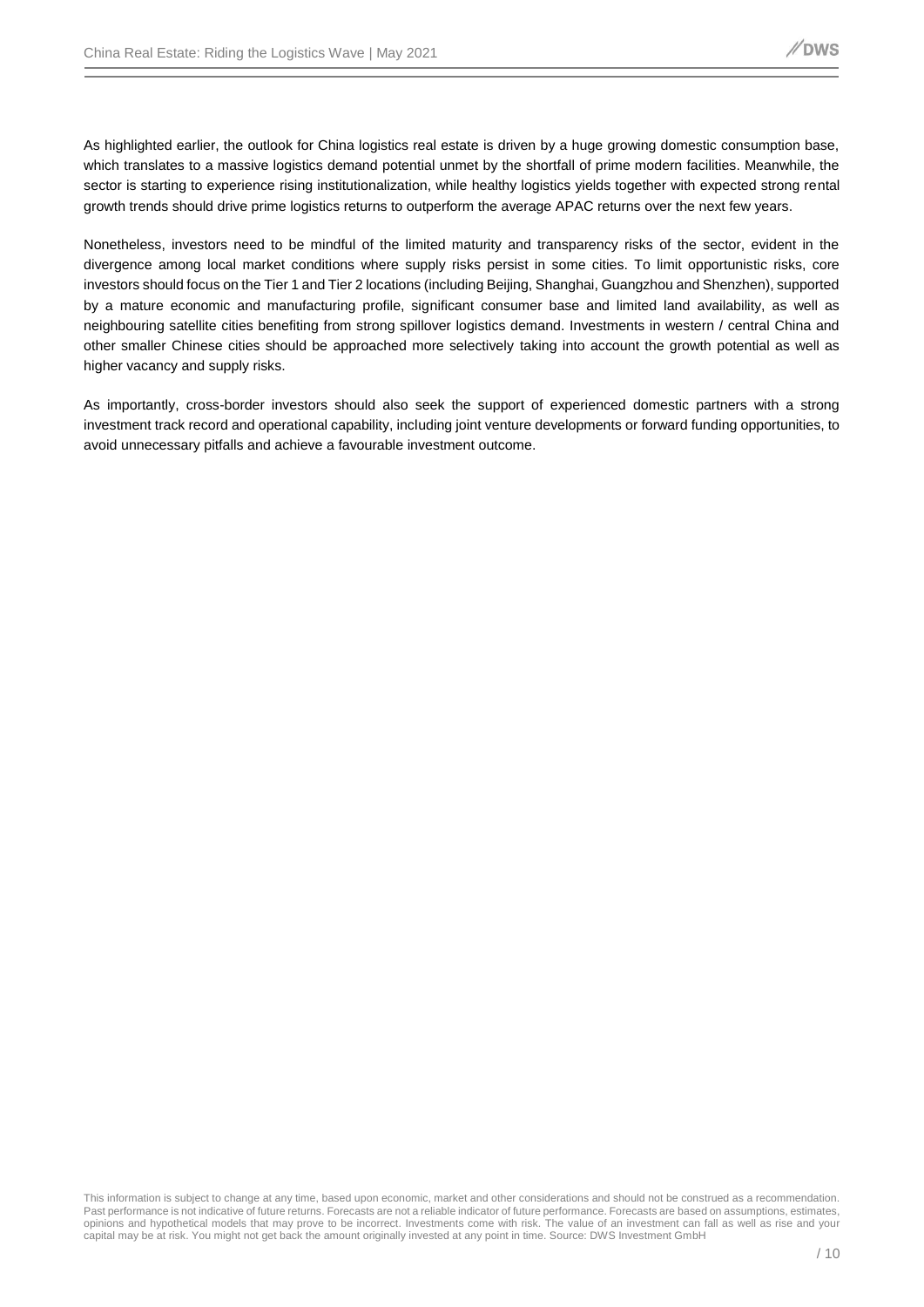### Research & Strategy—Alternatives

#### **OFFICE LOCATIONS: TEAM:**

**Chicago** 222 South Riverside Plaza 34<sup>th</sup> Floor Chicago IL 60606-1901 United States Tel: +1 312 537 7000

**Frankfurt** Mainzer Landstrasse 11-17 60329 Frankfurt am Main Germany Tel: +49 69 71909 0

**London** Winchester House 1 Great Winchester Street London EC2N 2DB United Kingdom Tel: +44 20 754 58000

**New York** 875 Third Avenue  $26<sup>th</sup>$  Floor New York NY 10022-6225 United States Tel: +1 212 454 3414

**San Francisco** 101 California Street 24th Floor San Francisco CA 94111 United States Tel: +1 415 781 3300

**Singapore** One Raffles Quay

South Tower 20<sup>th</sup> Floor Singapore 048583 Tel: +65 6538 7011

**Tokyo** 

Sanno Park Tower 2-11-1 Nagata-cho Chiyoda-Ku  $18<sup>th</sup>$  Floor Tokyo Japan Tel: +81 3 5156 6000

Global

**Kevin White, CFA**

Co-Head of Real Estate Research & **Strategy** kevin.white@dws.com

**Gianluca Minella**

Head of Infrastructure Research gianluca.minella@dws.com

Americas

**Brooks Wells** Head of Research, Americas brooks.wells@dws.com

**Ross Adams** Industrial Research ross.adams@dws.com

**Ana Leon** Retail Research ana.leon@dws.com

Europe

**Tom Francis** Property Market Research tom.francis@dws.com

**Rosie Hunt** Property Market Research rosie.hunt@dws.com

**Florian van-Kann** Property Market Research florian.van-kann@dws.com

Asia Pacific

**Koichiro Obu** Head of Research & Strategy, Asia Pacific [koichiro-a.obu@dws.com](mailto:koichiro-a.obu@dws.com)

**Seng-Hong Teng** Property Market Research seng-hong.teng@dws.com **Simon Wallace**

Co-Head of Real Estate Research & **Strategy** simon.wallace@dws.com

**Liliana Diaconu, CFA** Office Research liliana.diaconu@dws.com

**Ryan DeFeo** Property Market Research [ryan-c.defeo@dws.com](mailto:ryan-c.defeo@dws.com)

**Joseph Pecora, CFA** Apartment Research joseph.pecora@dws.com

**Siena Golan** Property Market Research siena.golan@dws.com

**Martin Lippmann** Property Market Research martin.lippmann@dws.com

**Aizhan Meldebek**  Infrastructure Research aizhan.meldebek@dws.com

**Natasha Lee** Property Market Research natasha-j.lee@dws.com

**Hyunwoo Kim** Property Market Research hyunwoo.kim@dws.com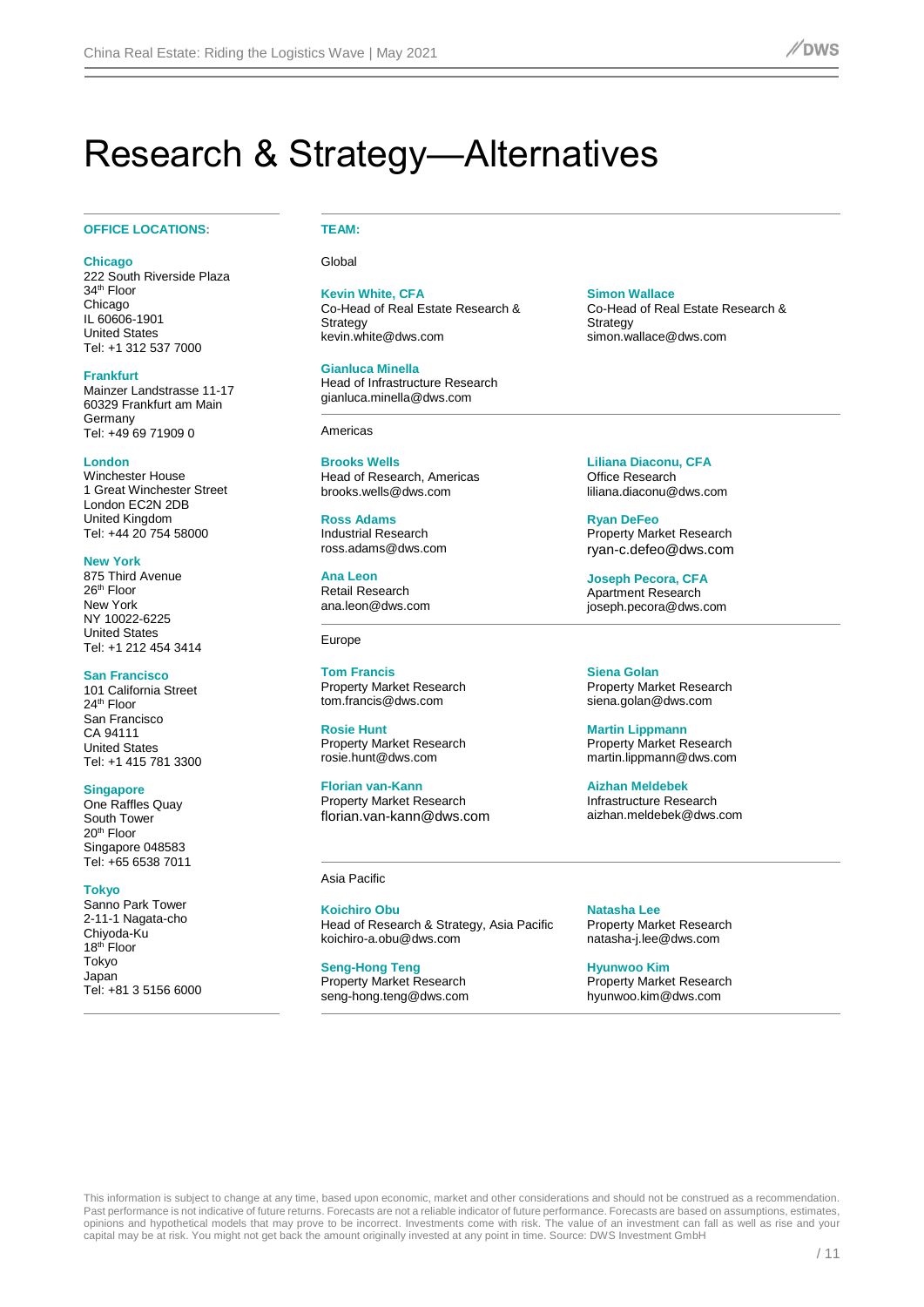### **The authors**



**Koichiro Obu Head of Research & Strategy, Asia Pacific**

**Seng-Hong Teng Property Market Research**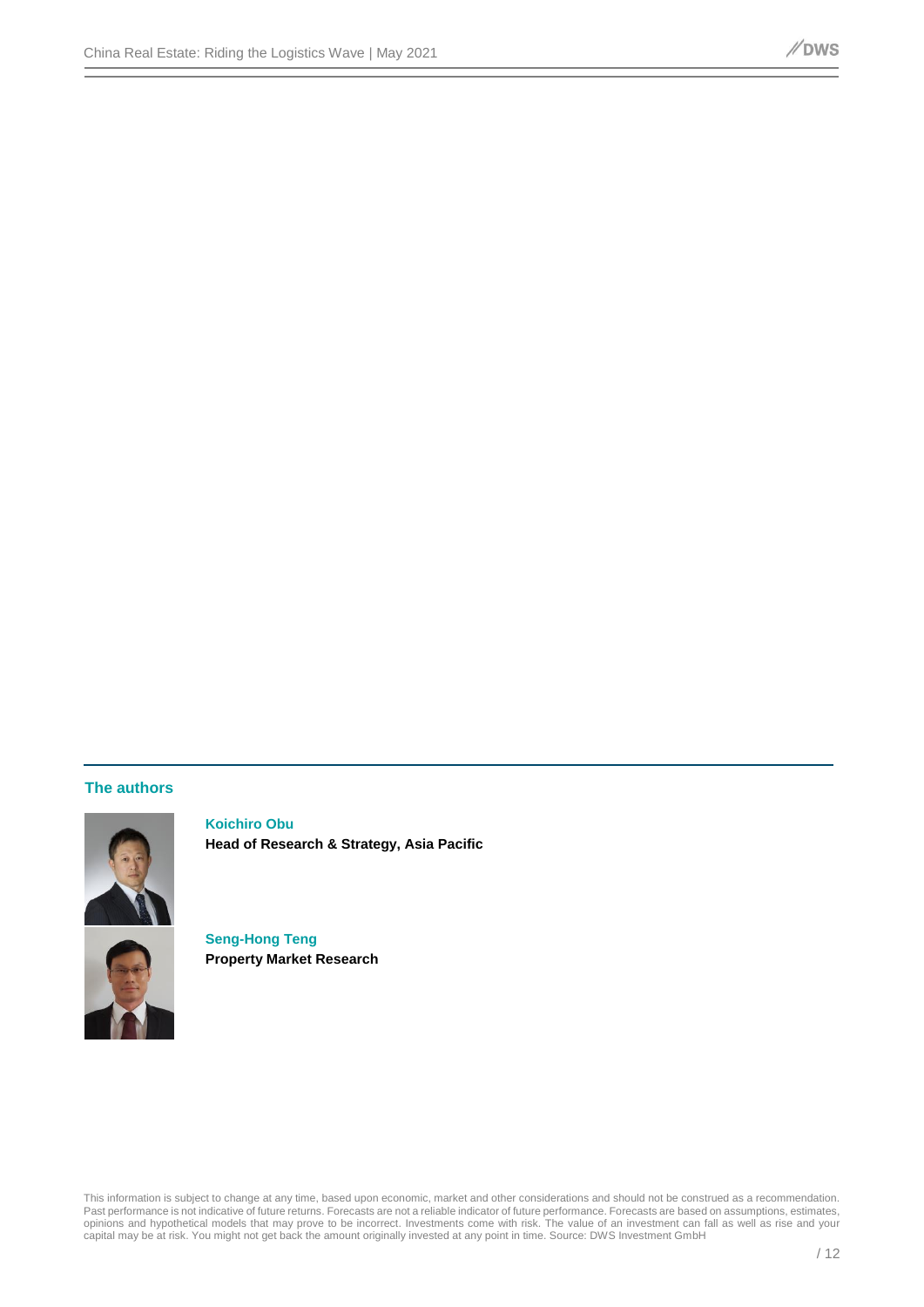### IMPORTANT INFORMATION – APAC, EMEA, LATAM & NORTH AMERICA

The brand DWS represents DWS Group GmbH & Co. KGaA and any of its subsidiaries, such as DWS Distributors, Inc., which offers investment products, or DWS Investment Management Americas, Inc. and RREEF America L.L.C., which offer advisory services.

This material was prepared without regard to the specific objectives, financial situation or needs of any particular person who may receive it. It is intended for informational purposes only. It does not constitute investment advice, a recommendation, an offer, solicitation, the basis for any contract to purchase or sell any security or other instrument, or for DWS or its affiliates to enter into or arrange any type of transaction as a consequence of any information contained herein. Neither DWS nor any of its affiliates gives any warranty as to the accuracy, reliability or completeness of information which is contained in this document. Except insofar as liability under any statute cannot be excluded, no member of the DWS, the Issuer or any office, employee or associate of them accepts any liability (whether arising in contract, in tort or negligence or otherwise) for any error or omission in this document or for any resulting loss or damage whether direct, indirect, consequential or otherwise suffered by the recipient of this document or any other person.

The views expressed in this document constitute DWS Group's judgment at the time of issue and are subject to change. This document is only for professional investors. This document was prepared without regard to the specific objectives, financial situation or needs of any particular person who may receive it. No further distribution is allowed without prior written consent of the Issuer.

Investments are subject to risk, including market fluctuations, regulatory change, possible delays in repayment and loss of income and principal invested. The value of investments can fall as well as rise and you might not get back the amount originally invested at any point in time.

Investment in real estate may be or become nonperforming after acquisition for a wide variety of reasons. Non-performing real estate investment may require substantial workout negotiations and/ or restructuring. Environmental liabilities may pose a risk such that the owner or operator of real property may become liable for the costs of removal or remediation of certain hazardous substances released on, about, under, or in its property. Additionally, to the extent real estate investments are made in foreign countries, such countries may prove to be politically or economically unstable. Finally, exposure to fluctuations in currency exchange rates may affect the value of a real estate investment.

Investments in Real Estate are subject to various risks, including but not limited to the following:

- Adverse changes in economic conditions including changes in the financial conditions of tenants, buyer and sellers, changes in the availability of debt financing, changes in interest rates, real estate tax rates and other operating expenses;
- Adverse changes in law and regulation including environmental laws and regulations, zoning laws and other governmental rules and fiscal policies;
- \_ Environmental claims arising in respect of real estate acquired with undisclosed or unknown environmental problems or as to which inadequate reserves have been established;
- Changes in the relative popularity of property types and locations;
- Risks and operating problems arising out of the presence of certain construction materials; and
- Currency / exchange rate risks where the investments are denominated in a currency other than the investor's home currency.

An investment in real estate involves a high degree of risk, including possible loss of principal amount invested, and is suitable only for sophisticated investors who can bear such losses. The value of shares/ units and their derived income may fall or rise.

War, terrorism, economic uncertainty, trade disputes, public health crises (including the recent pandemic spread of the novel coronavirus) and related geopolitical events could lead to increased market volatility, disruption to US and world economies and markets and may have significant adverse effects on the global real estate markets.

This marketing communication is intended for professional clients only.

DWS is the brand name of DWS Group GmbH & Co. KGaA and its subsidiaries under which they operate their business activities. The respective legal entities offering products or services under the DWS brand are specified in the respective contracts, sales materials and other product information documents. DWS, through DWS Group GmbH & Co. KGaA, its affiliated companies and its officers and employees (collectively "DWS") are communicating this document in good faith and on the following basis.

This document has been prepared without consideration of the investment needs, objectives or financial circumstances of any investor. Before making an investment decision, investors need to consider, with or without the assistance of an investment adviser, whether the investments and strategies described or provided by DWS Group, are appropriate, in light of their particular investment needs, objectives and financial circumstances. Furthermore, this document is for information/discussion purposes only and does not constitute an offer, recommendation or solicitation to conclude a transaction and should not be treated as giving investment advice.

The document was not produced, reviewed or edited by any research department within DWS and is not investment research. Therefore, laws and regulations relating to investment research do not apply to it. Any opinions expressed herein may differ from the opinions expressed by other legal entities of DWS or their departments including research departments.

The information contained in this document does not constitute a financial analysis but qualifies as marketing communication. This marketing communication is neither subject to all legal provisions ensuring the impartiality of financial analysis nor to any prohibition on trading prior to the publication of financial analyses.

This document contains forward looking statements. Forward looking statements include, but are not limited to assumptions, estimates, projections, opinions, models and hypothetical performance analysis. The forward looking statements expressed constitute the author's judgment as of the date of this document. Forward looking statements involve significant elements of subjective judgments and analyses and changes thereto and/ or consideration of different or additional factors could have a material impact on the results indicated. Therefore, actual results may vary, perhaps materially, from the results contained herein. No representation or warranty is made by DWS as to the reasonableness or completeness of such forward looking statements or to any other financial information contained in this document. Past performance is not guarantee of future results.

We have gathered the information contained in this document from sources we believe to be reliable; but we do not guarantee the accuracy, completeness or fairness of such information. All third party data are copyrighted by and proprietary to the provider. DWS has no obligation to update, modify or amend this document or to otherwise notify the recipient in the event that any matter stated herein, or any opinion, projection, forecast or estimate set forth herein, changes or subsequently becomes inaccurate.

Investments are subject to various risks, including market fluctuations, regulatory change, possible delays in repayment and loss of income and principal invested. The value of investments can fall as well as rise and you might not get back the amount originally invested at any point in time. Furthermore, substantial fluctuations of the value of any investment are possible even over short periods of time. The terms of any investment will be exclusively subject to the detailed provisions, including risk considerations, contained in the offering documents. When making an investment decision, you should rely on the final documentation relating to any transaction.

No liability for any error or omission is accepted by DWS. Opinions and estimates may be changed without notice and involve a number of assumptions which may not prove valid. DWS or persons associated with it may (i) maintain a long or short position in securities referred to herein, or in related futures or options, and (ii) purchase or sell, make a market in, or engage in any other transaction involving such securities, and earn brokerage or other compensation.

DWS does not give taxation or legal advice. Prospective investors should seek advice from their own taxation agents and lawyers regarding the tax consequences on the purchase, ownership, disposal, redemption or transfer of the investments and strategies suggested by DWS. The relevant tax laws or regulations of the tax authorities may change at any time. DWS is not responsible for and has no obligation with respect to any tax implications on the investment suggested.